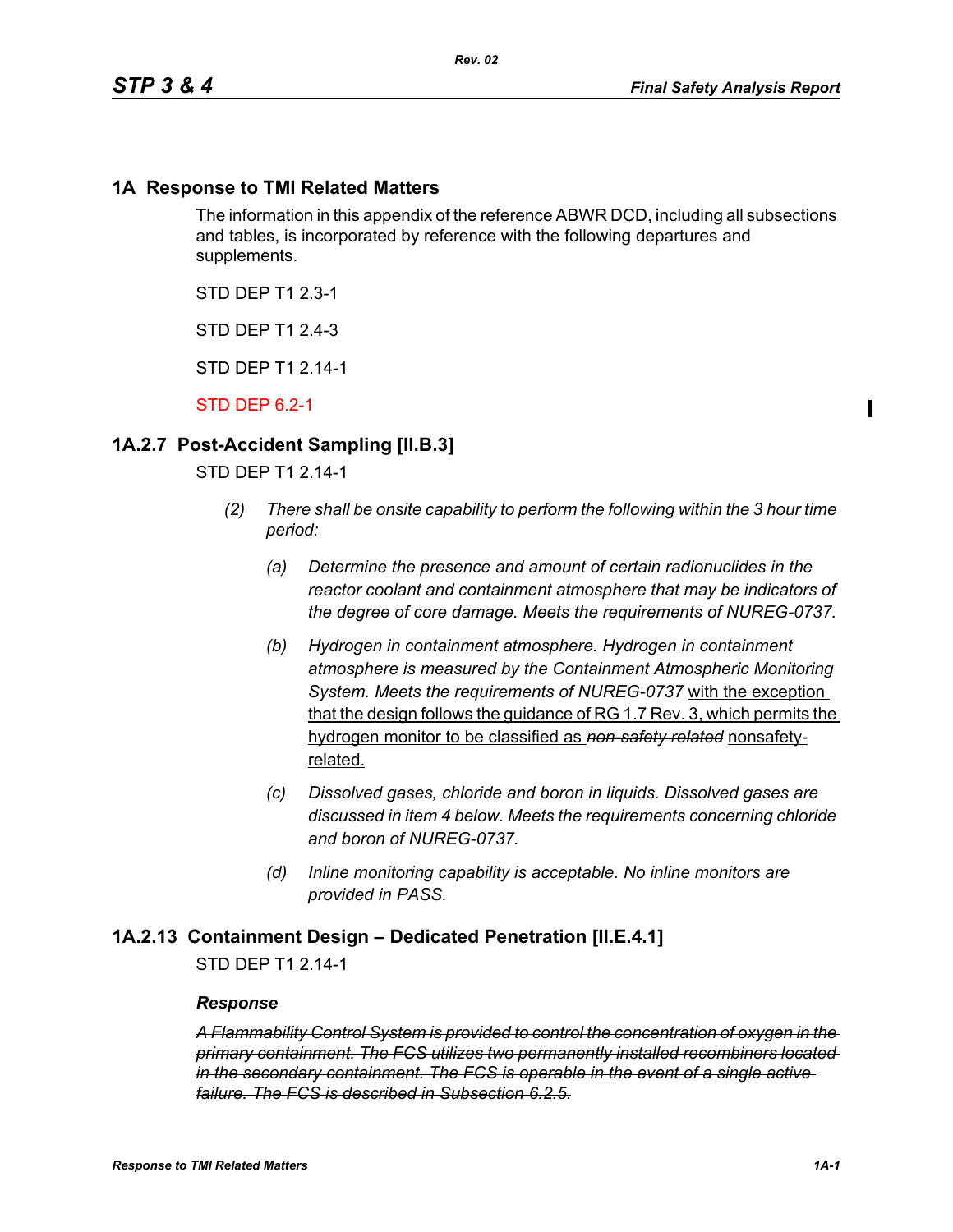The Flammability Control System, including the recombiners, has been deleted from the ABWR design as described in Subsection 6.2.5. Accordingly, no penetrations are required for the recombiners.

# **1A.2.14 Containment Design—Isolation Dependability [II.E.4.2]** STD DEP 6.2-1

#### *Response*

(6) All ABWR containment purge valves meet the criteria provided in BTP *6-4. The main 550A* 500 mm *purge valves are fail-closed and are maintained closed through power operation as defined in the plant technical specifications. All purge and vent valves are remote pneumatically-operated, fail closed and receive containment isolation signals. Certain vent valves can*  be opened manually in the presence of an isolation signal, to permit venting *through the SGTS*.

## **1A.2.17 Instruments for Monitoring Accident Conditions [II.F-3]**

STD DFP T1 2 14-1

## *Response*

*The ABWR Standard Plant is designed in accordance with Regulatory Guide 1.97,* Rev. 3. *A detailed assessment of the Regulatory Guide, including the list of instruments, is found in Section 7.5*. The hydrogen and oxygen monitors are declassified to nonsafety-related, as permitted by Regulatory Guide 1.7, Rev. 3.

## <span id="page-1-0"></span>**1A.2.23 Modify Break-Detection Logic to Prevent Spurious Isolation of HPCI and RCIC Systems [II.K.3(15)]**

STD DFP T1 2 4-3

#### *Response*

*The ABWR design utilizes the motor-driven HPCF System rather than the turbinedriven HPCI System for high pressure inventory maintenance. Therefore, this position is only applicable to the turbine-driven RCIC System.*

The STP ABWR design for the RCIC System utilizes a flow control system that is an integral part of the pump and turbine. Pump discharge passes through a venturi. The pressure differential between the venturi inlet and throat work together with a balance piston and spring to control the steam flow to the turbine, which in turn adjusts the pump speed and flow.

This is an improvement relative to existing BWR plant designs in which flow control is performed external to the pump and turbine, where flow is measured in a flow element and evaluated in a flow controller to generate an electrical signal to an electro-hydraulic flow control valve to signal a servo to adjust the position of the control valve.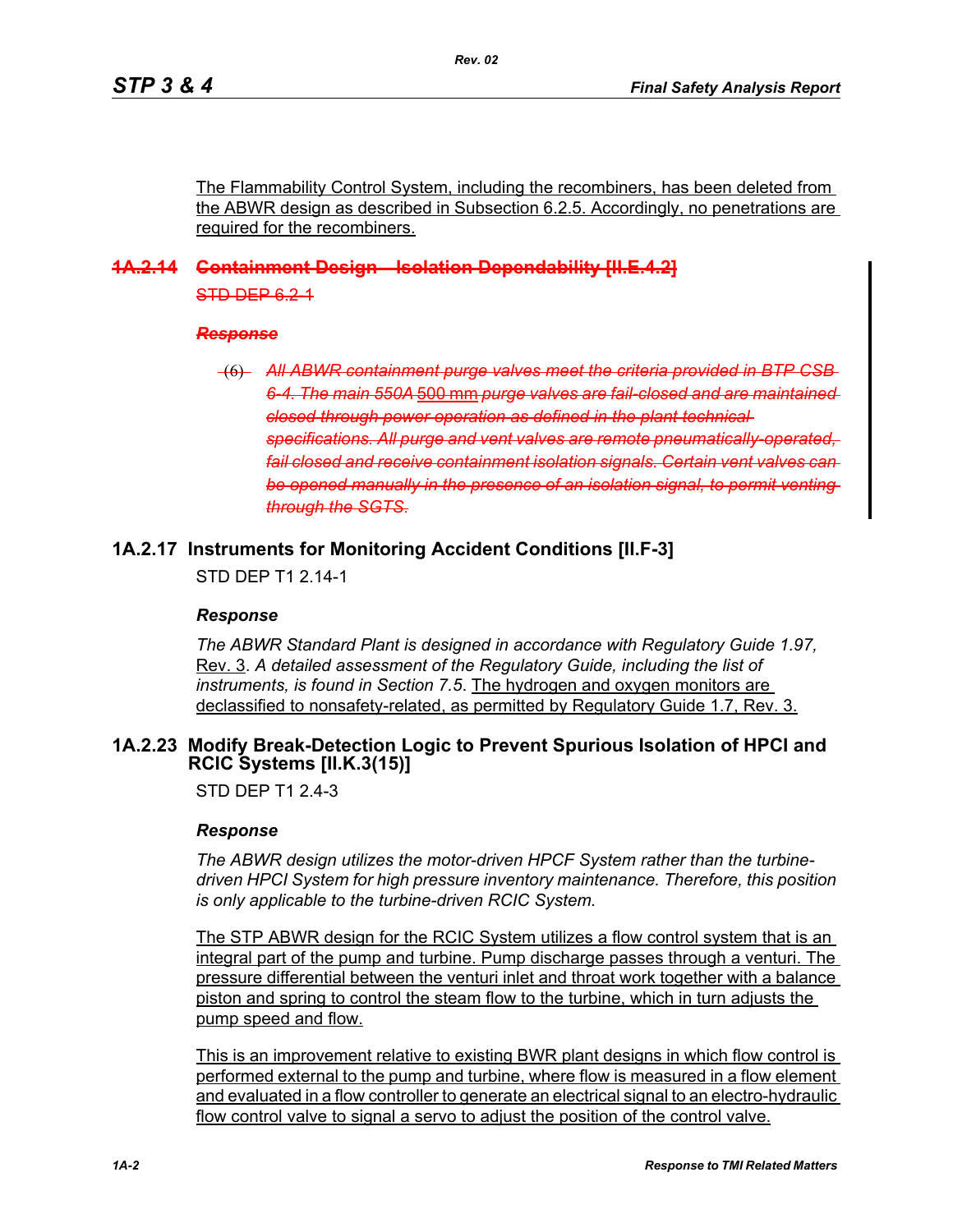*See Subsection 1A.3.8 for COL license information requirements.*

# **1A.2.34 Primary Coolant Sources Outside Containment Structure [III.D.1.1(1)]**

*Rev. 02*

STD DEP T1 2.14-1

#### *Response*

*Leak reduction measures of the ABWR Standard Plant include a number of barriers to containment leakage in the closed systems outside the containment. These closed systems include:*

| (1) Residual Heat Removal                 | (8) Post-Accident Sampling                 |
|-------------------------------------------|--------------------------------------------|
| (2) High Pressure Core Flooder Monitoring | (9) Process Sampling                       |
| (3) Low Pressure Core Flooder             | (10) Containment Atmospheric Monitoring    |
| (4) Reactor Core Isolation Cooling        | (11) Fission Product Monitor (Part of LDS) |
| (5) Suppression Pool Cleanup              | (12) Hydrogen Recombiner                   |
| (6) Reactor Water Cleanup                 | (12) Standby Gas Treatment                 |
| (7) Fuel Pool Cooling and Cleanup         |                                            |

STD DEP T1 2.3-1

*Leakage within and outside the primary containment are continuously monitored by the Leak Detection and Isolation System (LDS) for breach in the integrity of the containment. Upon detection of a leakage parameter, the LDS will automatically initiate the necessary control functions to isolate the source of the break and alerts the operator for corrective action. The MSL tunnel area is monitored for high radiation levels and for high ambient temperatures that are indicative of steam leakage. The Turbine Building is also monitored for high area ambient temperatures for MSL leakage. The resulting action causes isolation of the MSIVs and subsequent shutdown of the reactor.*

# **1A.3 COL License Information**

## **1A.3.1 Emergency Procedures and Emergency Procedures Training Program**

The information in this subsection of the reference ABWR DCD is replaced in its entirety with the following site-specific supplemental information, which addresses COL License Information Item 1.5.

Emergency procedures based on the emergency procedures guidelines will be developed and implemented prior to fuel loading (Subsection 1A.2.1). The Emergency procedures will be developed consistent with ABWR Licensing Topical Report NEDO-33297, "Advanced Boiling Water Reactor (ABWR) Procedures Development Plan," dated January 2007 the plant operating procedure development plan in Section 13.5. (COM 1A-1)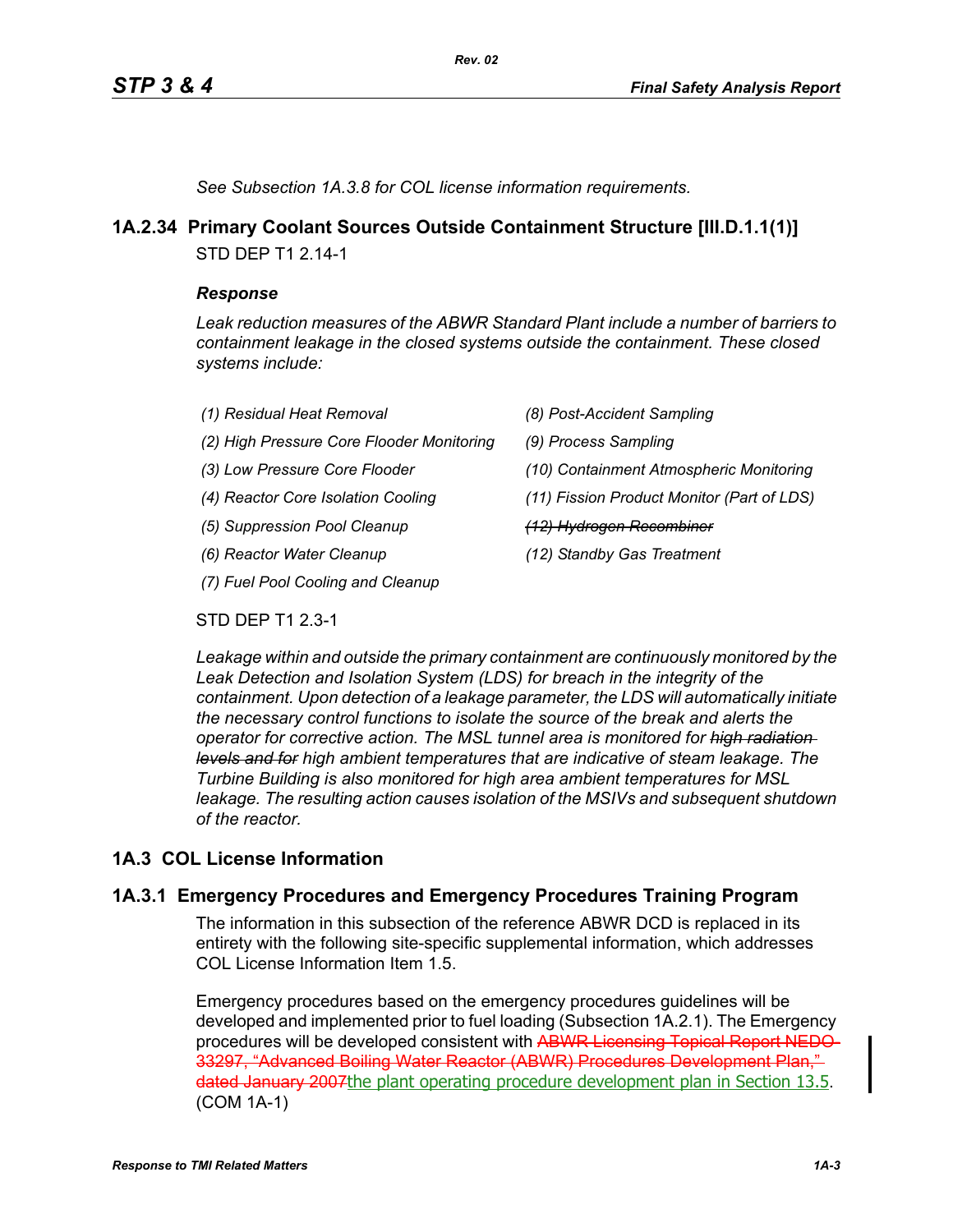Emergency Procedures Training is included in the operations training program discussed in Section 13.2.

#### **1A.3.2 Review and Modify Procedures for Removing Safety-Related Systems from Service**

The information in this subsection of the reference ABWR DCD is incorporated by reference with the following site-specific supplement, which addresses COL License Information Item 1.6.

Administrative procedures will be developed by the licensee prior to fuel load directing that approval be required for the performance of surveillance tests and maintenance for safety- related systems, including equipment removal from service and return to service to assure the operability status is known. These procedures will be developed consistent with the plant operating procedure development plan which was provided to the NRC in ABWR Licensing Topical Report NEDO-33297, "Advanced Boiling Water Reactor (ABWR) Procedures Development Plan," dated January 2007 in Section 13.5. (COM 1A-2)

# **1A.3.3 In-Plant Radiation Monitoring**

The information in this subsection of the reference ABWR DCD is incorporated by reference with the following site-specific supplement, which addresses COL License Information Item 1.7.

Equipment, training, and procedures necessary to accurately determine the presence of airborne radioiodine in areas within the plant where plant personnel may be present during an accident will be developed prior to fuel loading, consistent with NEDO-33297 Section 13.5. The equipment will be specified and the training and procedures developed consistent with FSAR Section 12.3, Radiation Protection Design Features. (COM 1A-3)

## **1A.3.4 Reporting Failures of Reactor System Relief Valves**

The information in this subsection of the reference ABWR DCD is incorporated by reference with the following site-specific supplement, which addresses COL License Information Item 1.8.

Administrative procedures will be developed by the licensee prior to fuel load directing that failures of reactor system relief valves be reported in the licensee's annual report to the NRC. These procedures will be developed consistent with the plant operating procedure development plan which was provided to the NRC in NEDO 33297in Section 13.5. (COM 1A-4)

## **1A.3.5 Report on ECCS Outages**

The information in this subsection of the reference ABWR DCD is incorporated by reference with the following site-specific supplement, which addresses COL License Information Item 1.9.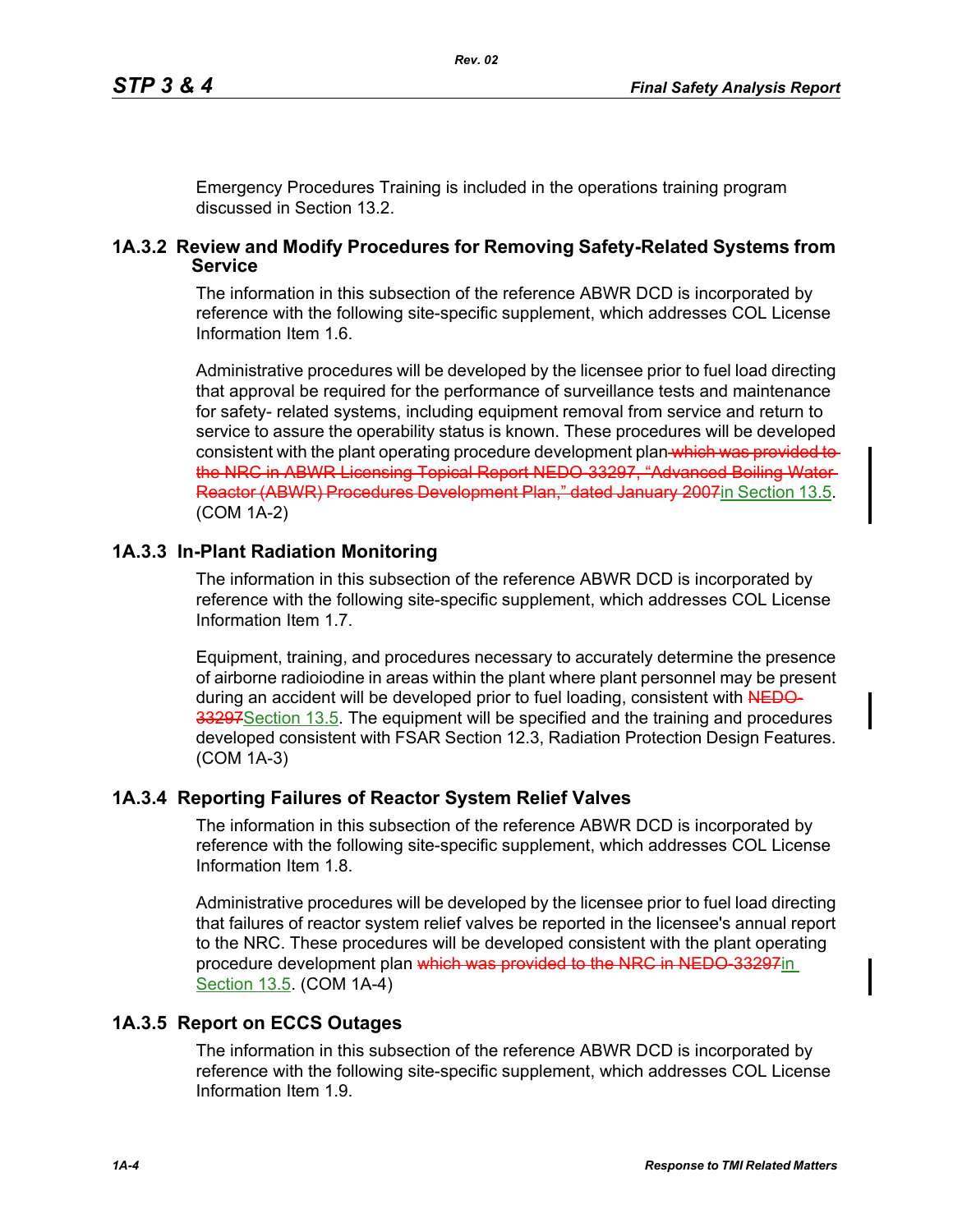Administrative procedures will be developed by the licensee prior to fuel load directing that instances of ECCS unavailability because of component failure, maintenance outage (both forced or planned), or testing, shall be collected and be reported to the NRC annually. Such reports may consist of the performance indicator report for mitigating systems periodically provided to the NRC as part of the Reactor Oversight Process. These procedures will be developed consistent with the plant operating procedure development plan which was provided to the NRC in NEDO 33297in Section 13.5. (COM 1A-5)

## **1A.3.6 Procedure for Reactor Venting**

The information in this subsection of the reference ABWR DCD is incorporated by reference with the following site-specific supplement, which addresses COL License Information Item 1.10.

Emergency Procedure Guidelines (EPGs) have been written for the ABWR which are applicable to STP 3 & 4. The ABWR EPGs are contained in Appendix 18A. These EPGs are developed based upon the U.S. BWR Owner's Group Emergency Procedure Guidelines, Revision 4, which have been approved by the NRC.

The ABWR EPGs contain RPV Control Guidelines, which contain operator guidance for use of the reactor vents that implement the resolution to TMI Action Plan Item II.B.1. The resolution of II.B.1 is located in subsection 1A.2.5. The RPV Control Guidelines contain a description of the system-based entry conditions and operator actions.

The operator procedures required by COL License Information Item 1.10 will be developed using the ABWR EPGs prior to fuel loading. These procedures will be developed consistent with NEDO 33297 Section 13.5. (COM 1A-6)

#### **1A.3.7 Testing of SRV and Discharge Piping**

The information in this subsection of the reference ABWR DCD is incorporated by reference with the following site-specific supplement, which addresses COL License Information Item 1.11.

STP 3 & 4 will utilize SRVs and discharge piping that are similar to those that have been tested and utilized in operating BWRs. Testing of the SRVs and discharge piping is included in the Initial Test Program described in Section 14.2.

#### **1A.3.8 RCIC Bypass Start System Test**

The information in this subsection of the reference ABWR DCD is replaced in its entirety with the following site-specific supplemental information, which addresses COL License Information Item 1.12.

STD DFP T1 2 4-3

As discussed in Subsection [1A.2.23,](#page-1-0) the new design RCIC has superior speed regulation than previous designs, so the bypass line and valve are no longer required.  $\mathbf I$